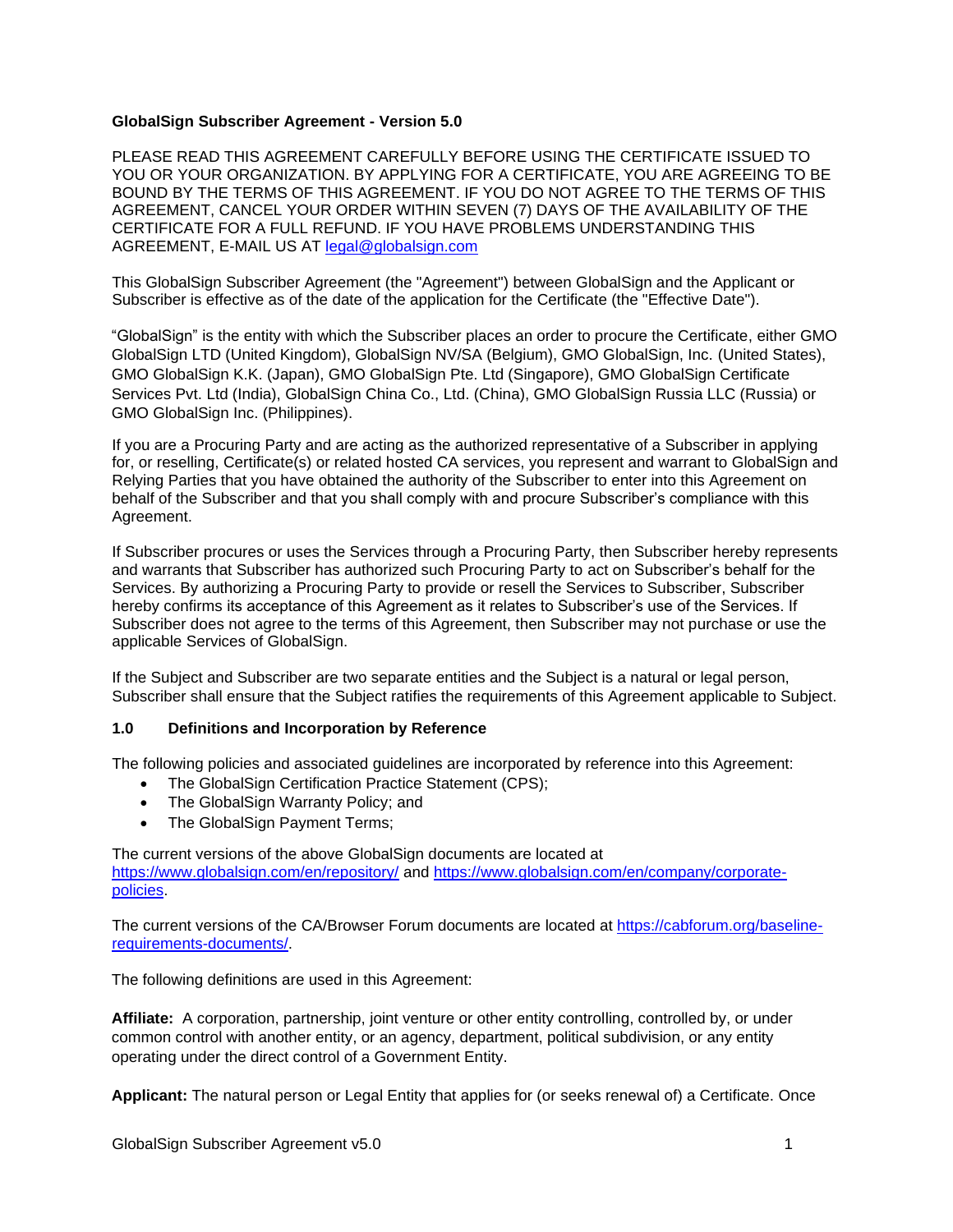the Certificate issues, the Legal Entity is referred to as the Subscriber. For Certificates issued to devices, the Applicant is the entity that controls or operates the device named in the Certificate, even if the device is sending the actual Certificate Request.

**Application Software Supplier:** A supplier of Internet browser software or other Relying Party application software that displays or uses Certificates and incorporates Root Certificates.

**Authority Information Access:** A Certificate extension that indicates how to access information and services for the issuer of the Certificate in which the extension appears.

**CA/Browser Forum:** An industry expert group of CA's and Application Software Suppliers. Details are available from [www.cabforum.org.](http://www.cabforum.org/)

**Certificate:** An electronic document that uses a Digital Signature to bind a Public Key and an identity.

**Certificate Beneficiaries:** The Subscriber that is a party to the Subscriber Agreement or Terms of Use for the Certificate, all Application Software Suppliers with whom GlobalSign has entered into a contract for inclusion of its Root Certificate in software distributed by such Application Software Supplier, and all Relying Parties who reasonably rely on a Valid Certificate.

**Certificate Custodian:** A nominated individual responsible for the lifecycle of the Certificate. This may or may not be the same entity as the Subscriber.

**Certificate Request**: Communications described in Section 10.2 of the CA/Browser Forum Baseline Requirements for the Issuance of Publicly-Trusted Certificates ("Baseline Requirements"), CA/Browser Forum Guidelines For The Issuance And Management Of Extended Validation Certificates ("EV Guidelines"), CA/Browser Forum Baseline Requirements for the Issuance and Management of Publicly-Trusted Code Signing Certificates ("Code Signing Requirements"), requesting the issuance of a Certificate.

**Certificate Requester:** Applicant's representative who has express authority to represent the Applicant, or a third party (such as an ISP or hosting company) that completes and submits Certificate Requests on behalf of the Applicant. Certificate Requesters can be pre-approved via the functionality of a GlobalSign managed service such as MSSL or EPKI.

**Certificate Revocation List ("CRL"):** A regularly updated timestamped list of revoked Certificates that is created and Digitally Signed by the CA that issued the Certificates.

**Certification Authority ("CA"):** An organization that is responsible for the creation, issuance, revocation, and management of Certificates. The term applies equally to both Roots CAs and Subordinate CAs. GlobalSign or an entity which is certified by GlobalSign to issue the Certificate to the "Subject". GlobalSign is Applicant's CA hereunder.

**Digital Signature:** To encode a message by using an asymmetric cryptosystem and a hash function such that a person having the initial message and the signer's Public Key can accurately determine whether the transformation was created using the Private Key that corresponds to the signer's Public Key and whether the initial message has been altered since the transformation was made. Digitally Signed shall refer to electronic data to which a Digital Signature has been appended.

**Domain Name:** The label assigned to a node in the Domain Name System.

**Domain Name Registrant:** Sometimes referred to as the "owner" of a Domain Name, but more properly

GlobalSign Subscriber Agreement v5.0 2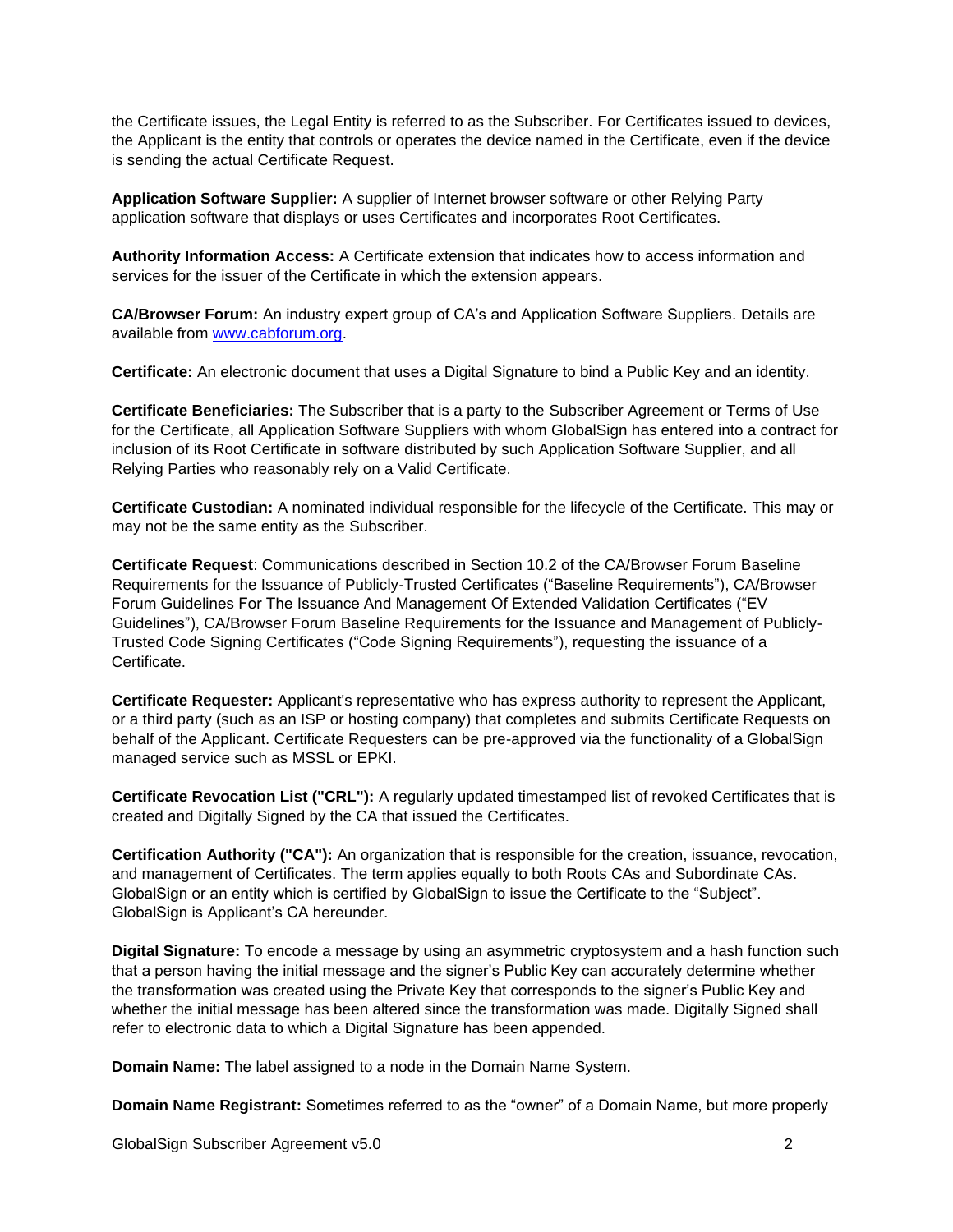the person(s) or entity(ies) registered with a Domain Name Registrar as having the right to control how a Domain Name is used, such as the natural person or Legal Entity that is listed as the "Registrant" by WHOIS or the Domain Name Registrar.

**Domain Name Registrar:** A person or entity that registers Domain Names under the auspices of or by agreement with: (i) the Internet Corporation for Assigned Names and Numbers (ICANN), (ii) a national Domain Name authority/registry, or (iii) a Network Information Center (including their affiliates, contractors, delegates, successors, or assigns).

**Domain Name System:** An Internet service that translates [Domain Names](http://www.webopedia.com/TERM/D/domain_name.html) into IP addresses.

**eIDAS Regulation ("eIDAS"):** REGULATION (EU) No 910/2014 OF THE EUROPEAN PARLIAMENT AND OF THE COUNCIL of 23 July 2014 on electronic identification and trust services for electronic transactions in the internal market and repealing Directive 1999/93/EC.

**Fully-Qualified Domain Name:** A Domain Name that includes the labels of all superior nodes in the Internet Domain Name System.

**Government Entity:** A government-operated legal entity, agency, department, ministry, branch, or similar element of the government of a country, or political subdivision within such country (such as a state, province, city, county, etc.).

**Key Compromise:** A Private Key is said to be compromised if its value has been disclosed to an unauthorized person, an unauthorized person has had access to it, or there exists a practical technique by which an unauthorized person may discover its value.

**Key Pair:** The Private Key and its associated Public Key.

**Legal Entity:** An association, corporation, partnership, proprietorship, trust, government entity or other entity with legal standing in a country's legal system.

**North American Energy Standards Board ("NAESB") Accreditation Requirements for Authorized Certification Authorities ("NAESB Accreditation Specification"):** The technical and management details which a Certification Authority is required to meet in order to be accredited as an Authorized Certification Authority ("ACA") by NAESB.

**Online Certificate Status Protocol ("OCSP"):** An online Certificate-checking protocol that enables Relying Party application software to determine the status of an identified Certificate.

**Private Key:** The key of a Key Pair that is kept secret by the holder of the Key Pair, and that is used to create Digital Signatures and/or to decrypt electronic records or files that were encrypted with the corresponding Public Key.

**Procuring Party:** A legal entity or business authorized by GlobalSign to resell or provide the Services to Subscriber.

**Public Key:** The key of a Key Pair that may be publicly disclosed by the holder of the corresponding Private Key and that is used by a Relying Party to verify Digital Signatures created with the holder's corresponding Private Key and/or to encrypt messages so that they can be decrypted only with the holder's corresponding Private Key.

**Qualified Certificate:** A Certificate that meets the qualification requirements defined by the eIDAS/UK eIDAS Regulation.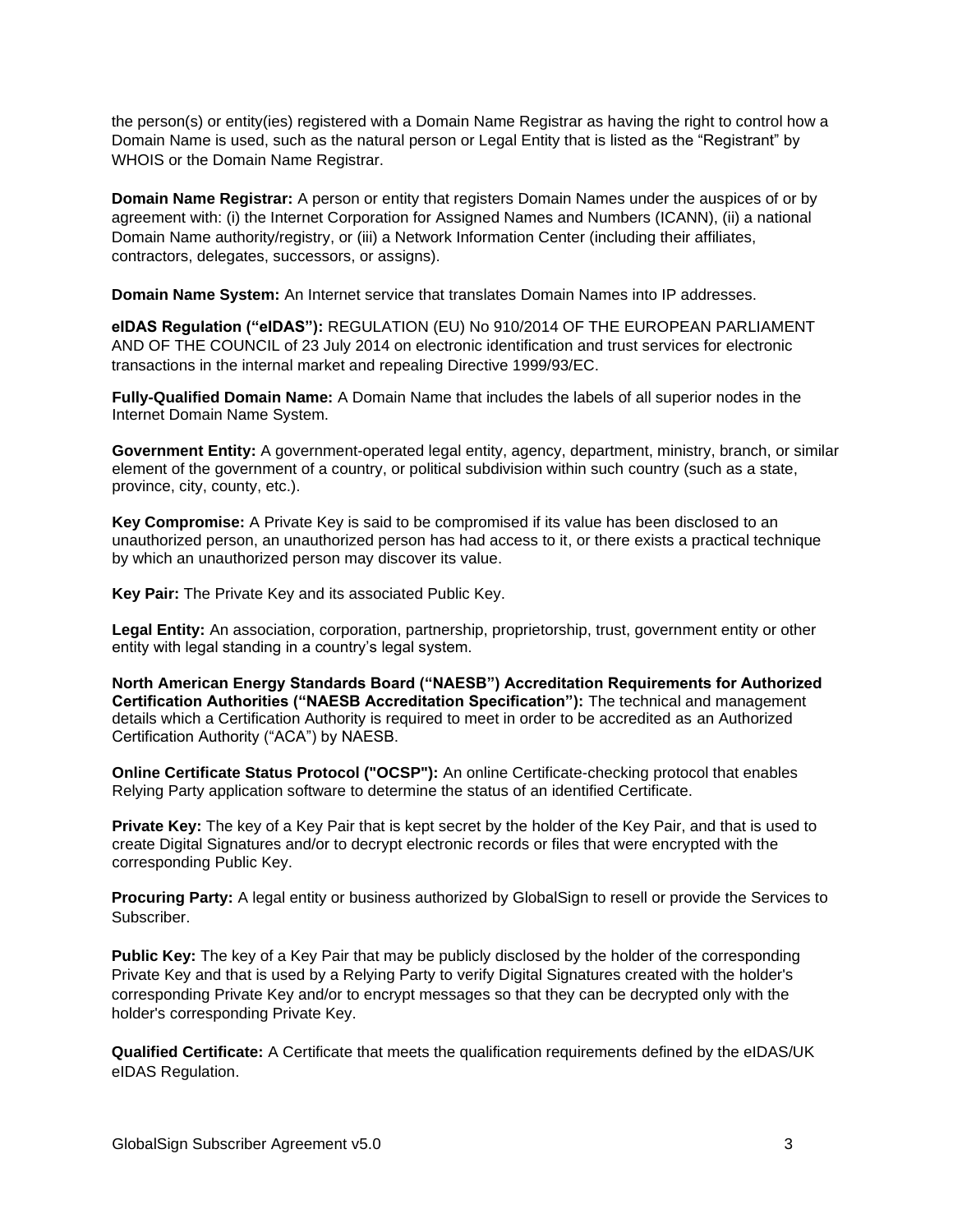**Qualified Electronic Signature/Seal Creation Device (QSCD):** An electronic signature/seal creation device that meets the requirements as stipulated within Annex II of eIDAS Regulation.

**Registration Authority ("RA"):** Any Legal Entity that is responsible for identification and authentication of Subjects of Certificates, but is not a CA, and hence does not sign or issue Certificates. An RA may assist in the Certificate application process or revocation process or both. When "RA" is used as an adjective to describe a role or function, it does not necessarily imply a separate body, but can be part of the CA.

**Relying Party:** Any natural person or Legal Entity that relies on a Valid Certificate. An Application Software Supplier is not considered a Relying Party when software distributed by such supplier merely displays information relating to a Certificate.

**Root Certificate:** The self-signed Certificate issued by the Root CA to identify itself and to facilitate verification of Certificates issued to its Subordinate CAs.

**Subject:** The natural person, device, system, unit, or Legal Entity identified in a Certificate as the Subject.

If the Subject is a device or system, it must be under the control and operation of the Subscriber.

**Subordinate CA:** A Certification Authority whose Certificate is signed by the Root CA, or another Subordinate CA.

**Subscriber:** A natural person or Legal Entity to whom a Certificate is issued and who is legally bound by a Subscriber Agreement or Terms of Use.

**Suspect Code:** Code that contains malicious functionality or serious vulnerabilities, including spyware, malware and other code that installs without the user's consent and/or resists its own removal or detection, and code that can be exploited in ways not intended by its designers to compromise the trustworthiness of the platforms on which it executes.

**Terms of Use:** Provisions regarding the safekeeping and acceptable uses of a Certificate issued in accordance with the GlobalSign CPS when the Applicant/Subscriber is an Affiliate of the CA.

**UK eIDAS ("UK eIDAS"):** eIDAS (UK Legislation) and The Electronic Identification and Trust Services for Electronic Transactions Regulations 2016.

**Wildcard Certificate:** A Certificate containing an asterisk (\*) in the left-most position of any of the Subject Fully-Qualified Domain Names contained in the Certificate.

### **2.0 Authority to Use Certificates**

**2.1 Grant of Authority:** From the Effective Date and for the term set forth within the validity period of any issued Certificate ("Valid from" date to "Valid to" date), GlobalSign hereby grants to the Subscriber the authority to use the Certificate in conjunction with Private Key and/or Public Key operations.

**2.2 Limitations on Authority:** The Subscriber shall use the Certificate only in connection with properly licensed cryptographic software.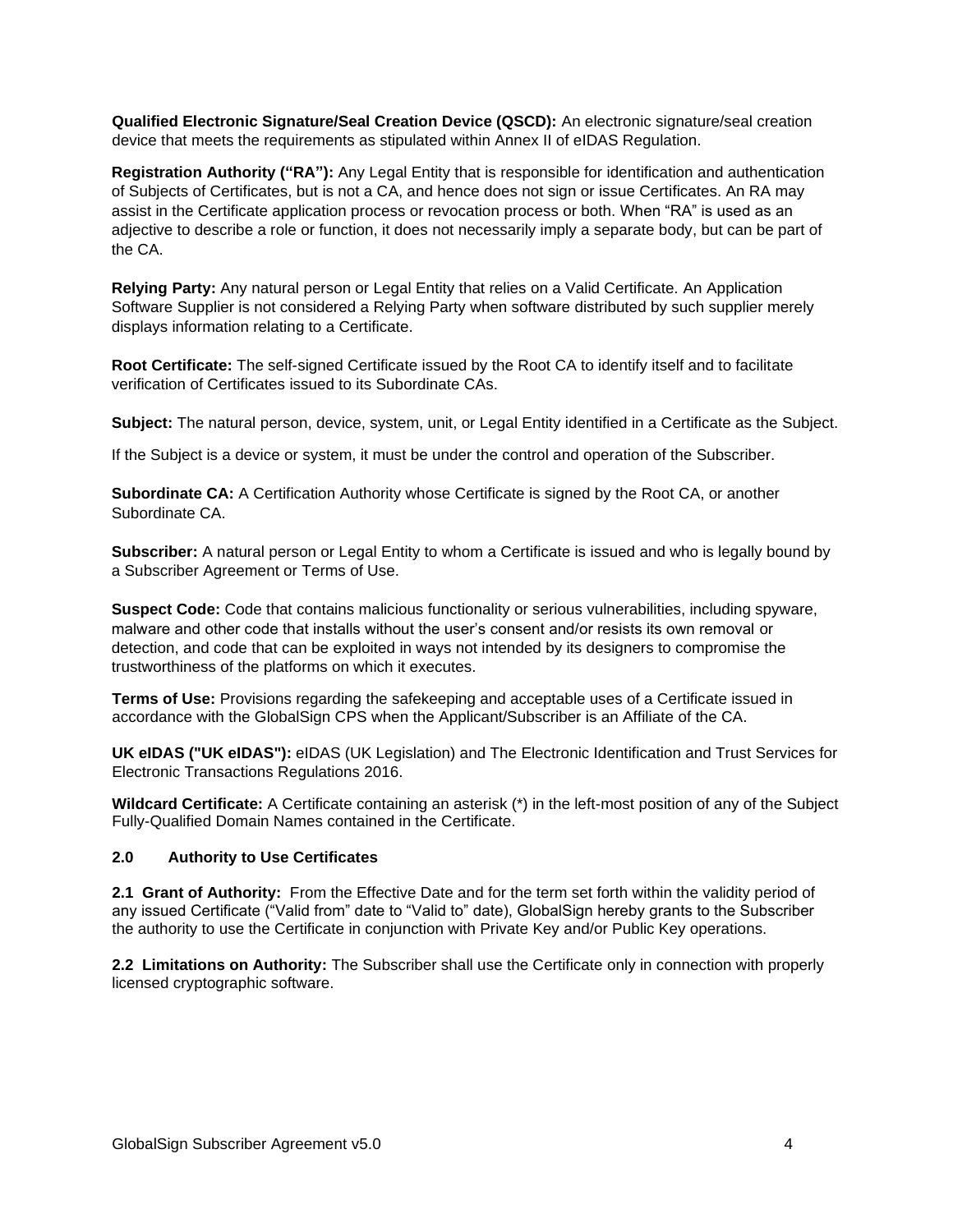# **3.0 Services Provided by GlobalSign**

After acceptance of this Agreement and payment of applicable fees, in addition to the "Grant of Authority", GlobalSign or a third-party provider designated by GlobalSign shall provide the following services from the time of issuance of the Certificate.

**3.1 Provision of Certificate Revocation Lists (CRL), Online Certificate Status Protocol (OCSP) Services and Certificate Issuing Authority Details:** GlobalSign shall use reasonable efforts to compile, aggregate and make electronically available for all Certificates signed and issued by GlobalSign's CA:

- CRLs for any Certificate containing a CRL Certificate distribution point;
- OCSP responders for any Certificates containing an OCSP responder URL, and
- Issuing Certificate information from the Authority Information Access locations; provided, however that GlobalSign shall not be in breach of its obligations hereunder as a result of any delay in or failure of performance on its part which arises out of any equipment failure or telecommunications breakdown beyond the reasonable control of GlobalSign.

### **3.2 Revocation Services for Certificates:**

GlobalSign may revoke a certificate for the circumstances specified in the CPS or if GlobalSign receives notice or otherwise becomes aware that the Subscriber violated any of its material obligations under this Subscriber Agreement.

**3.3 Key Generation:** If Key Pairs are generated by GlobalSign on behalf of the Subscriber offered as Token or PKCS#12 options, GlobalSign will endeavor to use trustworthy systems in order to generate such Key Pairs, in which case, the following terms also apply.

- GlobalSign will generate Key Pairs using a platform recognized as being fit for such purpose and will ensure that Private Keys are encrypted if transported to the Subscriber,
- GlobalSign will use a key length and algorithm which is recognized as being fit for the purpose of Digital Signature, and
- In the case of both Code Signing and EV Code Signing Certificates, Subscriber acknowledges that GlobalSign will not sign Key Pairs that are smaller than 2048 bits and, in the case of EV Code Signing, will offer SHA2 as the only option for the signature algorithm.

GlobalSign does not generate Key Pairs for publicly trusted SSL certificates.

**3.4 Site Seal Services for SSL/TLS Certificates and OCSP/CRL Responses:** GlobalSign permits the Applicant to make use of GlobalSign's site seal on the Applicant's web site with a maximum daily rate of five hundred thousand (500,000) impressions per day. GlobalSign reserves the right to limit or stop the availability of the seal if this limit is exceeded.

GlobalSign provides a 24x7 service to check the validity of an issued Certificate either through an OCSP responder or CRL. A maximum daily rate of five hundred thousand (500,000) validations per Certificate per day is set. GlobalSign reserves the right to enforce OCSP stapling if this limit is exceeded.

**3.5 Timestamping Services for Code Signing Certificate:** GlobalSign offers the ability to timestamp code signed with a Code Signing Certificate as a non-chargeable service provided the service is used reasonably. As a best practice, GlobalSign recommends the Subscriber to timestamp the digital signature after signing his/her code, using the appropriate GlobalSign Timestamp Authority. GlobalSign establishes a limit of a reasonable number of timestamps for the validity period of the Code Signing Certificate and reserves the right to withdraw the service or charge additional fees for the service where the volume of timestamps is deemed excessive by GlobalSign.

**3.6 Timestamping Services for PDF Signing for Adobe CDS Certificate:** GlobalSign offers the ability to timestamp Portable Document Format (PDF) documents as a paid GlobalSign service. The number of signatures per year allowed by this service is established during the application process. GlobalSign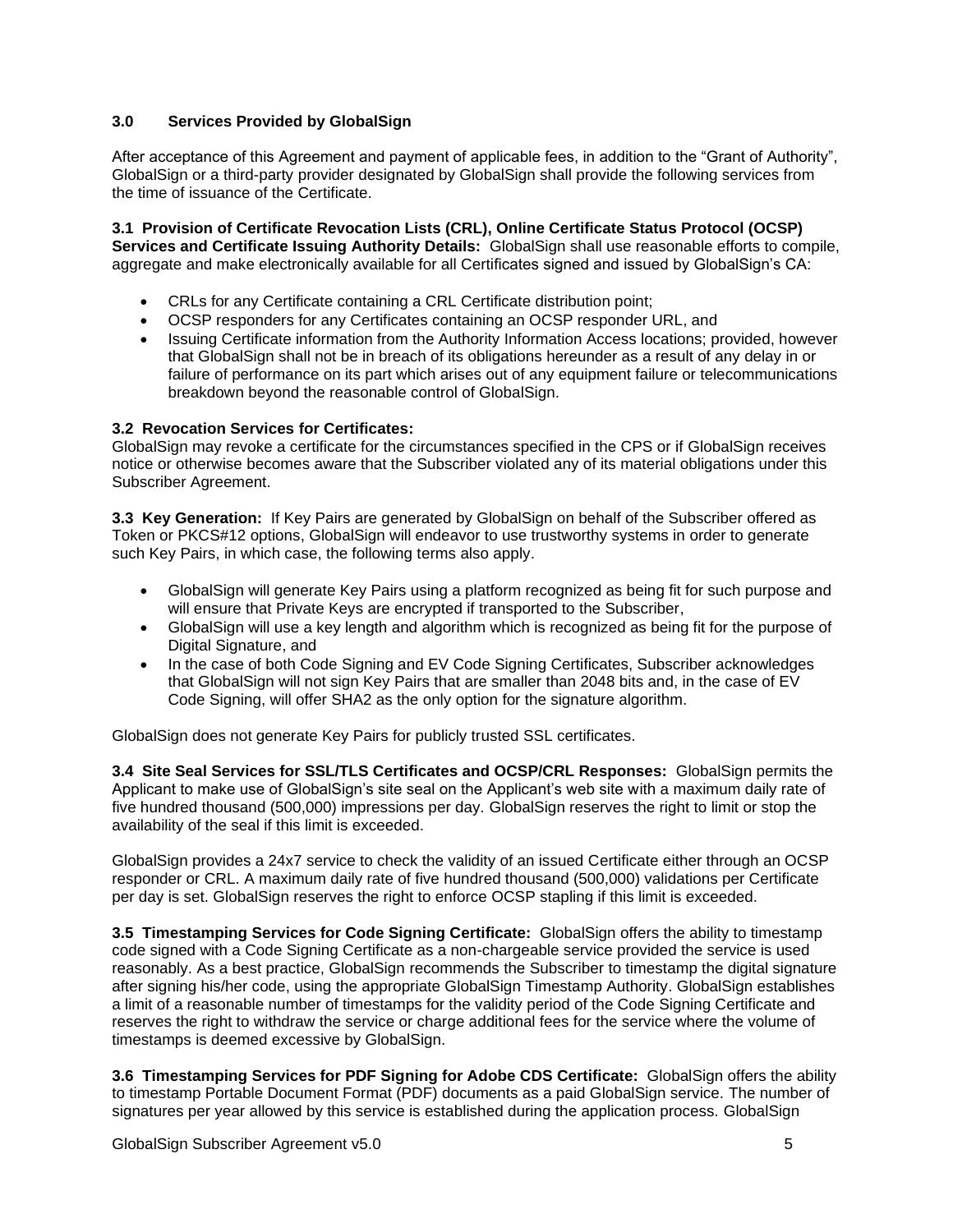reserves the right to withdraw the service or charge additional fees for the service where the volume of timestamps is in excess of the agreed limit.

**3.7 Timestamping Services for Adobe Authorized Trust List (AATL) Certificate:** GlobalSign may offer the ability to timestamp Portable Document Format (PDF) and Microsoft Office documents as a paid GlobalSign service. The number of signatures per year allowed by this service is established during the application process. GlobalSign reserves the right to withdraw the service or charge additional fees for the service where the volume of timestamps is in excess of the agreed limit.

# **4.0 Subscriber's Obligations and Warranties**

Subscriber and/or Applicant warrants for the benefit of GlobalSign and the Certificate Beneficiaries that:

**4.1 Accuracy of Information:** Subscriber will provide accurate, complete and truthful information at all times to GlobalSign, both in the Certificate Request and as otherwise requested by GlobalSign in connection with issuance of a Certificate, including but not limited to, the application name, information URL and application description in relation to Code Signing Certificates.

**4.2 Protection of Private Key:** Applicant (and if applicable, Subject) shall take all reasonable measures to maintain sole control of, keep confidential, and properly protect at all times the Private Key to be associated with the requested Certificate(s) and any associated activation data or device, e.g. password or token.

For Code Signing Certificates, the Applicant must maintain sole control of, keep confidential, and properly protect, at all times in accordance with Section 4.15 below the Private Key that corresponds to the Public Key to be included in the requested Certificate(s) (and any associated activation data or device, e.g. password or token). The Subscriber represents that it will generate and operate any device storing Private Keys in a secure manner, as described in a document of code signing best practices. The Subscriber must use passwords that are randomly generated with at least 16 characters containing uppercase letters, lowercase letters, numbers, and symbols to transport Private Keys.

**4.3 Private Key Reuse**: For Code Signing Certificates, the Applicant shall not apply for a Code Signing Certificate if the Public Key in the Certificate is or will be used with a non-Code Signing Certificate.

**4.4 Prevention of Misuse:** The Subscriber (and if applicable, Subject) will provide adequate network and other security controls to protect against unauthorized or misuse of the Private Key, and GlobalSign will revoke the Certificate without requiring prior notification if there is unauthorized access to the Private Keys.

**4.5 Acceptance of Certificate:** Subscriber shall not use the Certificates until after Applicant, or an agent of Applicant, has reviewed and verified the Certificate contents for accuracy.

**4.6 Use; Restrictions:** Subscriber shall install the Certificate only on servers that are accessible at the subjectAltName(s) listed in the Certificate, and use the Certificate solely in compliance with all applicable laws and solely in accordance with the Subscriber Agreement or Terms of Use.

Under no circumstances must the Certificate be used for criminal activities such as phishing attacks, fraud, certifying or signing malware. Subscriber should not use a Certificate to knowingly sign software that contains Suspect Code or otherwise distribute content that has the effect of misleading, inconveniencing or annoying the recipient such as software that includes unwelcome features or programs not disclosed appropriately to the user prior to installation, or is recognized as unwelcome or suspicious by commercial anti-virus scanning applications.

Subscriber shall use the Certificate and associated Private Key only for authorized and legal purposes, including not using the Certificate to sign Suspect Code and to use the Certificate and Private Key solely in compliance with all applicable laws and solely in accordance with the Subscriber Agreement.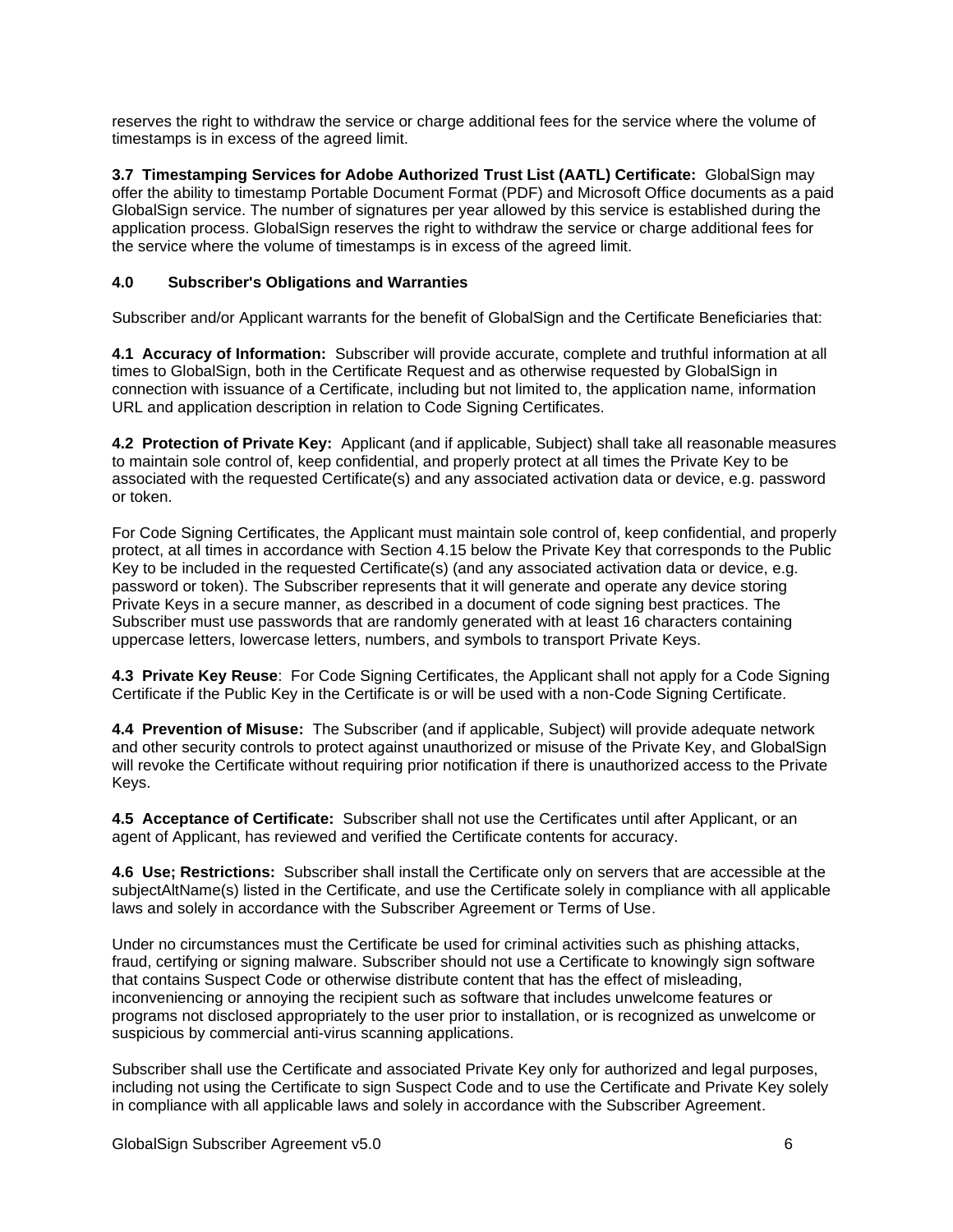**4.6.1 PDF Signing:** In the event a Certificate is used to sign a PDF, the Subscriber shall maintain information that permits a determination of who approved the signature of a particular document.

**4.6.2 EV Code Signing:** Subscriber accepts these additional obligations and makes the following warranties when using EV Code Signing Certificates:

- Only to sign code that complies with the requirements set forth in the latest version of the CA/Browser Forum Baseline Requirements for the Issuance and Management of Publicly-Trusted Code Signing Certificates;
- Solely in compliance with all applicable laws;
- Solely for authorized company business; and
- Solely in accordance with this Agreement.

If Subscriber becomes aware (by whatever means) that it has signed code that contains malicious software or a serious vulnerability, the Subscriber must immediately inform GlobalSign.

**4.6.3 Microsoft Stipulation:** Subscriber acknowledges that Microsoft may independently determine that a Certificate is malicious or there has been a Key Compromise, and Microsoft services and applications may have the ability to modify Microsoft customer experiences to reflect Microsoft's determination without notice and without regard to the revocation status of the Certificate.

**4.7 Reporting and Revocation:** Subscriber (and if applicable, Subject) shall promptly cease using a Certificate and its associated Private Key (except for key decipherment) and promptly request that GlobalSign revoke the Certificate if the Subscriber believes that (a) any information in the Certificate is, or becomes, incorrect or inaccurate, (b) the Private Key associated with the Public Key contained in the Certificate was misused, lost, stolen, potentially compromised, compromised, control over the subject's private key has been lost due to compromise of activation data (e.g. PIN code) or other reasons, or (c) in the case of a Code Signing Certificate, there is evidence that the Certificate was used to sign Suspect Code.

**4.8 Termination of Use of Certificate:** Subscriber (and if applicable, Subject) shall promptly cease use of the Private Key associated with the Public Key in the Certificate upon expiration or revocation of the Certificate or if the Issuing CA is compromised.

**4.9 Responsiveness:** Subscriber (and if applicable, Subject) shall respond to GlobalSign's instructions concerning Key Compromise or Certificate misuse within forty-eight (48) hours.

**4.10 Acknowledgement and Acceptance:** Subscriber has evaluated GlobalSign's CPS. Subscriber acknowledges and accepts that GlobalSign is entitled to revoke the Certificate immediately if the Applicant violates the terms of the Subscriber Agreement or if GlobalSign discovers that the Certificate is being used to enable criminal activities such as phishing attacks, fraud, or the distribution of malware. With respect to EV Code Signing Certificates used in connection with Microsoft services and applications, Subscriber further acknowledges that even though an EV Code Signing Certificate may not be revoked by GlobalSign, Microsoft may independently determine that the Certificate is malicious or compromised and modify the Microsoft customer experience in the applicable Microsoft services and applications to reflect Microsoft's determination without notice and without regard to the revocation status of the Certificate.

**4.11 Sharing of Information:** With respect to Code Signing Certificates, Subscriber acknowledges and accepts that, if: (a) the Certificate or the Applicant is identified as a source of Suspect Code, (b) the authority to request the Certificate cannot be verified, or (c) the Certificate is revoked for reasons other than Subscriber request (e.g. as a result of Key Compromise, discovery of malware, etc.), then GlobalSign is authorized to share information about the Applicant, signed application, Certificate, and surrounding circumstances with other CAs or industry groups, including the CA/Browser Forum.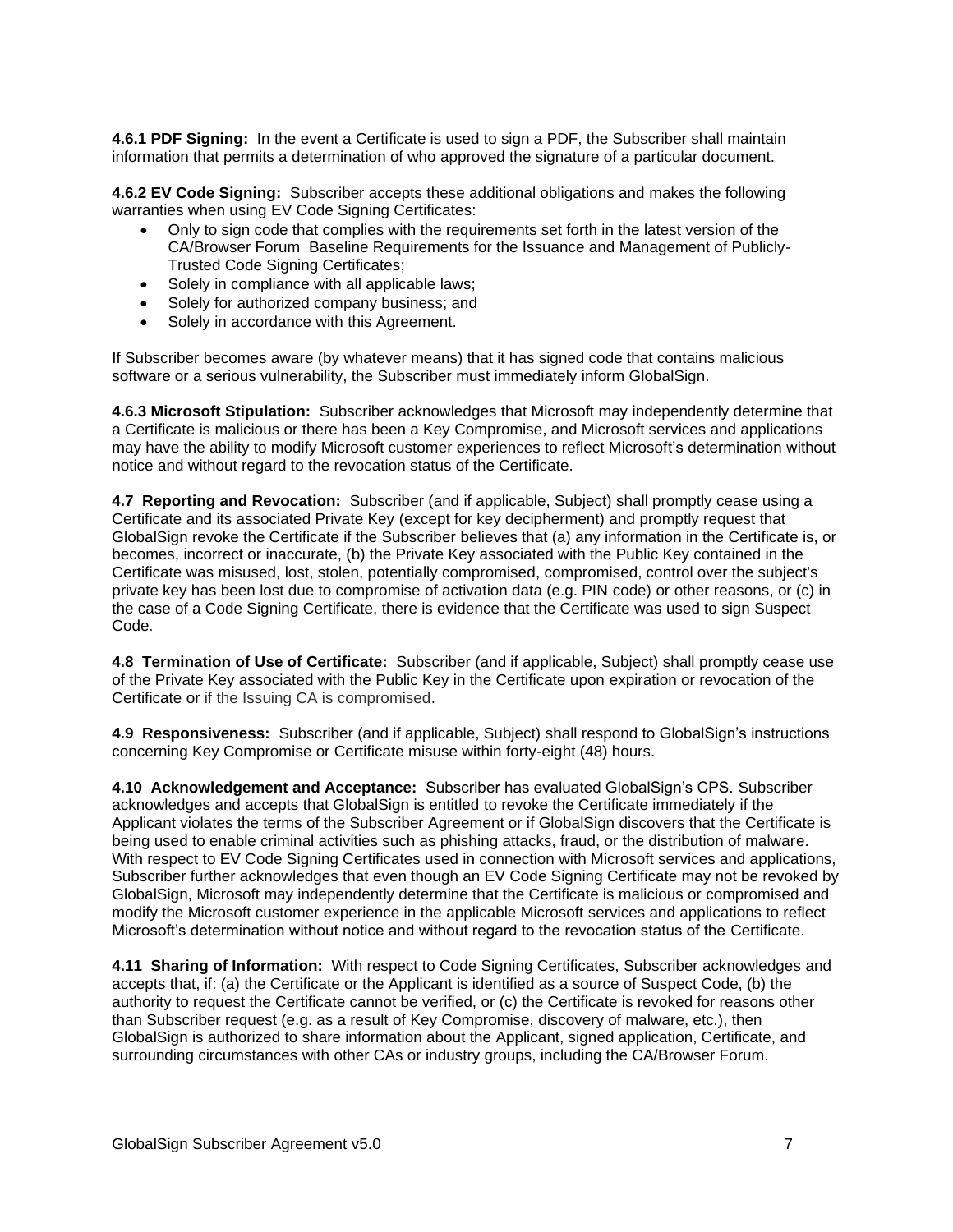**4.12 Compliance with Industry Standards:** Subscriber acknowledges and accepts that GlobalSign may modify the Subscriber Agreement when necessary to comply with any changes in the CA/Browser Forum Baseline Requirements for the Issuance of Publicly-Trusted Certificates (the "Baseline Requirements"), CA/Browser Forum Guidelines For The Issuance And Management Of Extended Validation Certificates ("EV Guidelines"), CA/Browser Forum Baseline Requirements for the Issuance and Management of Publicly-Trusted Code Signing Certificates ("Code Signing Requirements"), Browsers' root programs requirements or any other applicable requirements.

**4.13 Domain Control for SSL/TLS Certificate:** The Subscriber acknowledges and asserts that s/he has control of the domain(s) or IP Address listed in the SubjectAltName(s) for which s/he is applying for the SSL/TLS Certificate. Should control cease for any domain(s), the Subscriber acknowledges that s/he must promptly inform GlobalSign in accordance with the obligations of the 'Reporting and Revocation' section.

**4.14 Email Control for PersonalSign Certificate:** The Subscriber acknowledges and asserts that s/he have control of the e-mail address for which they are applying for a PersonalSign Certificate. Should control cease for any e-mail address(s), the Subscriber acknowledges that s/he must promptly inform GlobalSign in accordance with the obligations of the 'Reporting and Revocation' section.

**4.15 Key Generation and Usage:** Where Key Pairs are generated by the Subscriber or the Certificate Requester, trustworthy systems must be used to generate Key Pairs, in which case, the following terms also apply:

- Key Pairs must be generated using a platform recognized as being fit for such purpose. In the case of PDF Signing for Adobe CDS, AATL secure email and document signing, this must be FIPS 140-2 Level 2 compliant,
- A key length and algorithm must be used which is recognized as being fit for the purpose of Digital Signature,
- The Subscriber shall ensure that the Public Key submitted to GlobalSign correctly corresponds to the Private Key used.

Where Key Pairs are generated in hardware (as required by the CPS):

- The Subscriber must maintain processes, including, without limitation, changing of activation data, that assure that each Private Key within a hardware security module (HSM) or token can be used only with the knowledge and explicit action of the "Certificate Custodian",
- The Subscriber must ensure that the Certificate Custodian has received security training appropriate for purposes for which the Certificate is issued, and
- Certificate Custodians undertake to take all reasonable measures necessary to maintain sole control of, keep confidential, and properly protect at all times the Private Key that corresponds to the Public Key to be included in the requested Certificate, as well as any associated authentication mechanism to access the key (e.g., password to a token or HSM).

**4.15.1 Code Signing:** Subscriber represents that Subscriber will use one of the following methods to generate and protect their Code Signing Certificate Private Keys. GlobalSign recommends Subscribers use method 1 or 2 over method 3:

- 1. A Trusted Platform Module (TPM) that generates and secures a key pair and that can document the Subscriber's private key protection through a TPM key attestation.
- 2. A hardware crypto module with a unit design form factor certified as conforming to at least FIPS 140 Level 2, Common Criteria EAL 4+, or equivalent.
- 3. Another type of hardware storage token with a unit design form factor of SD Card or USB token (not necessarily certified as conformant with FIPS 140 Level 2 or Common Criteria EAL 4+). Subscriber also warrants that it will keep the token physically separate from the device that hosts the code signing function until a signing session is begun.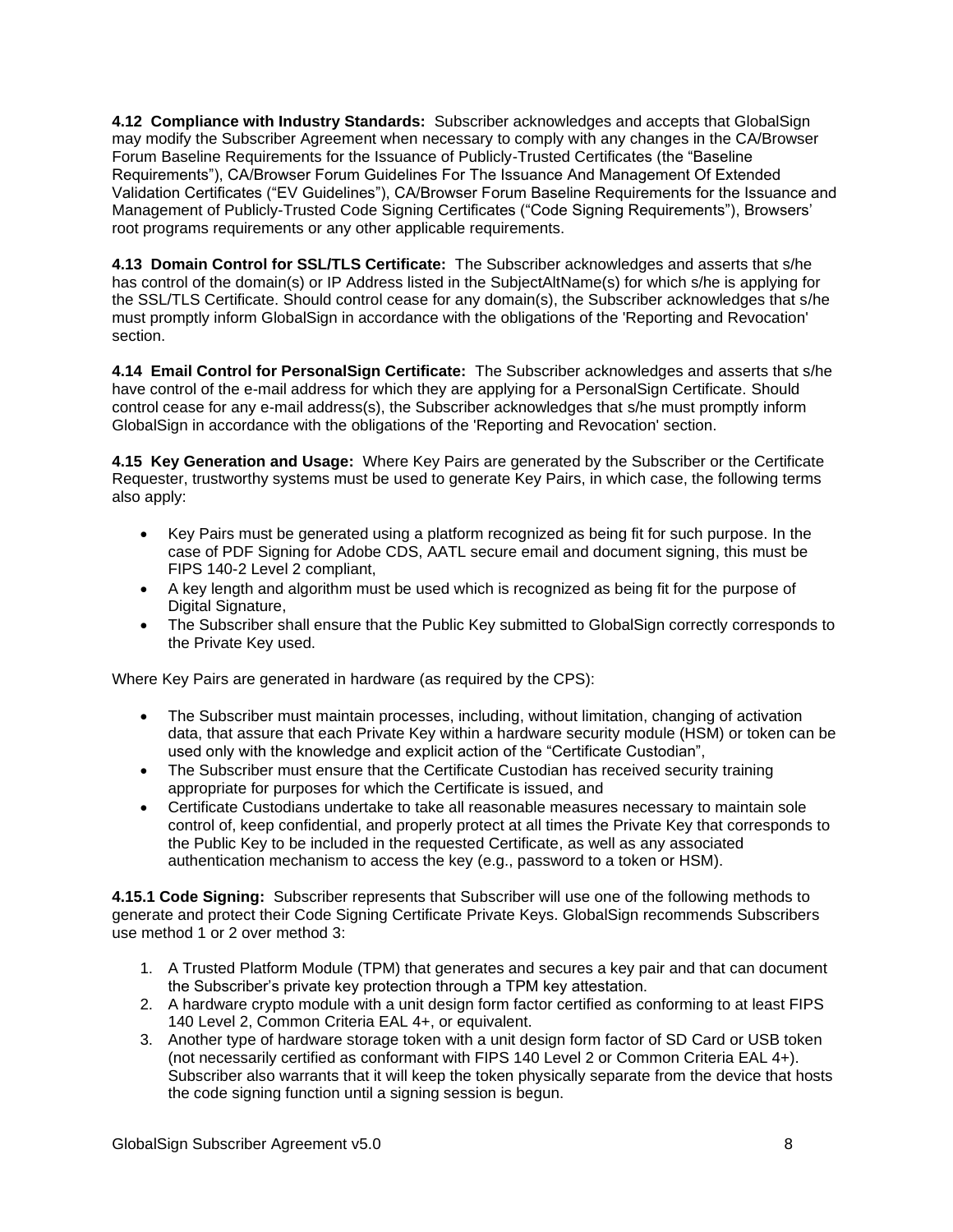**4.15.2 EV Code Signing:** Subscriber must use one of the following methods to generate, store and use EV Code Signing Certificate Private Keys in a crypto module that meets or exceeds the requirements of FIPS 140-2 level 2.

- A hardware security module (HSM) certified as conforming to FIPS 140-2 Level 2 or higher.
- A hardware storage token with a unit design form factor of USB token FIPS 140-2 Level 2 or higher.

At any time during the application and life cycle of the Certificate, Subscriber must be able to, on request of GlobalSign, present proof that the Key Pair associated with the Certificate (request) is stored on a cryptographic device that meets the requirements of FIPS 140-2 Level 2 (or equivalent). Failure to provide such evidence might result in revocation of the Certificate.

**4.15.3 Qualified:** For Qualified Certificates requiring a Qualified Signature or Seal creation device (QSCD), Subscriber (and if applicable, Subject) acknowledges and accepts that:

- Private Keys must be generated and stored by within a certified QSCD,
- Certificate must be used only within a QSCD which has either been supplied or approved in writing by GlobalSign.
- The QSCD certification status must be monitored by the Subscriber and appropriate measures must be taken if the certification status of the QSCD changes, and
- The keys shall only be used by Subscriber (and if applicable, Subject) for electronic signatures (in case of qualified certificates for electronic signatures) or electronic seals (in case of qualified certificates for electronic seals).

### **4.16 NAESB Certificates**

Subscribers for NAESB Certificates acknowledge their understanding of the following obligations of the NAESB Wholesale Electric Quadrant Business Practice Standards WEQ-012 (the "WEQ PKI Standards"): Subscribers participating in the WEQ PKI Standards shall be required to be registered in the NAESB EIR and furnish proof that they are an entity authorized to engage in the wholesale electricity industry. Entities or organizations that may require access to applications using authentication specified under the WEQ PKI Standards, but do not qualify as a wholesale electricity market participant (e.g., regulatory agencies, universities, consulting firms, etc.) must register.

Registered end entities and the user community they represent shall be required to meet to all end entity obligations in the WEQ PKI Standards.

Subscriber organization certifies to GlobalSign that it has reviewed and acknowledges the following WEQ PKI Standards:

4.16.1. Subscriber acknowledges the electric industry's need for secure private electronic communications that facilitate the following purposes:

- Privacy: The assurance to an entity that no one can read a particular piece of data except the receiver(s) explicitly intended;
- Authentication: The assurance to one entity that another entity is who he/she/it claims to be;
- Integrity: The assurance to an entity that data has not been altered (intentionally or unintentionally) between "there" and "here," or between "then" and "now"; and
- Non-Repudiation: A party cannot deny having engaged in the transaction or having sent the electronic message.

4.16.2 Subscriber acknowledges the industry's endorsement of Public Key cryptography which utilizes Certificates to bind a person's or computer system's Public Key to its entity and to support symmetric encryption key exchange.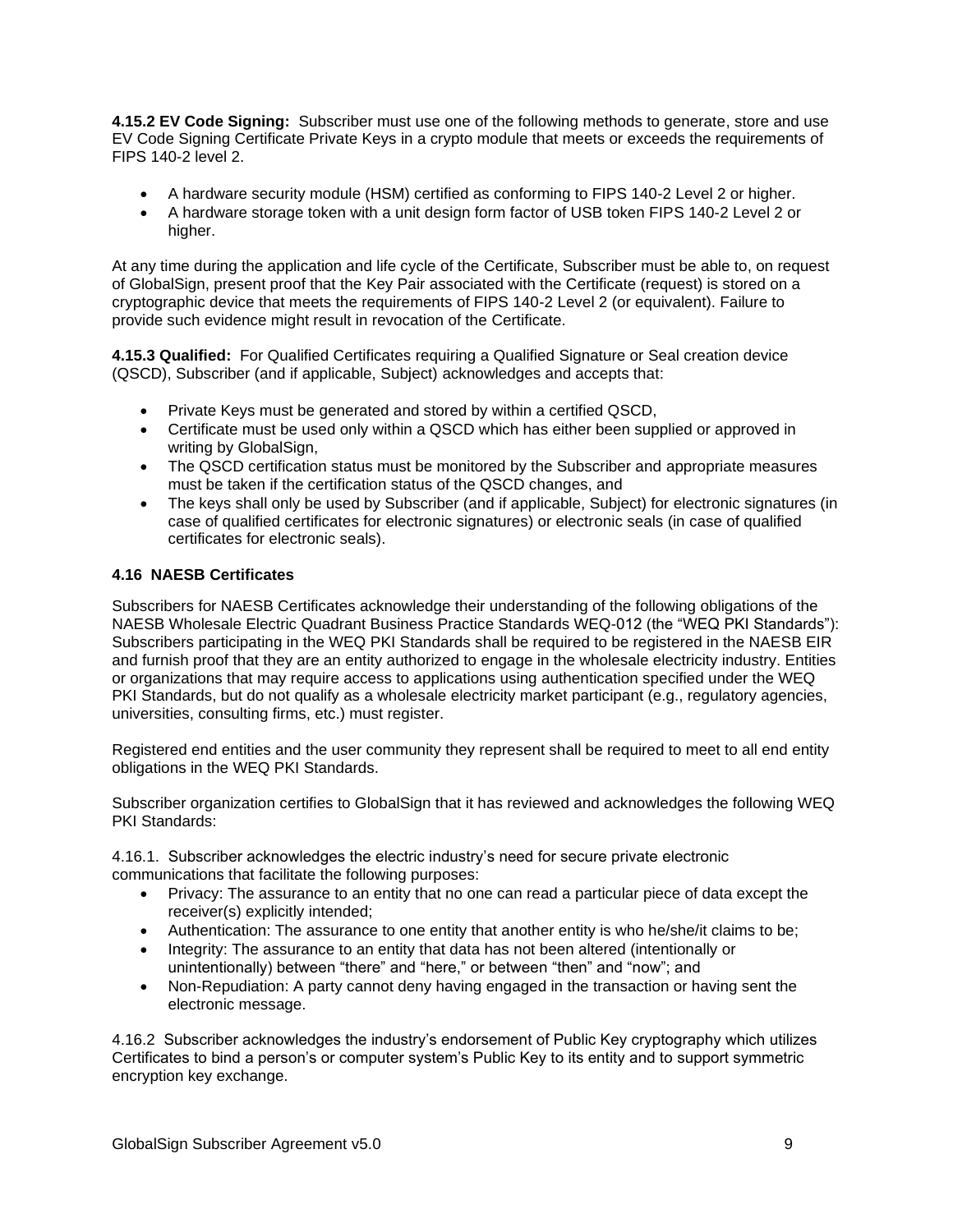4.16.3 Subscriber has reviewed the WEQ PKI Standards with respect to industry guidelines for establishing a trusted PKI.

4.16.4 Subscriber has evaluated GlobalSign's CPS in light of those industry standards. If applicable, Subscribers shall be obligated to register their legal business identification and secure an "Entity Code" that will be published in the NAESB EIR and used in all Subscriber applications submitted by, and Certificates issued to, that end entity. In complying with the WEQ-012 requirements, when issuing Certificates for use within the energy industry for other than WEQ-012 applications, ACAs must comply with the provisions of the WEQ PKI Standards, except provisions in WEQ-012.12.1.9, WEQ-012-1.3.3, and WEQ-012.1.4.3, which require end entity registration within the NAESB EIR.

Subscribers shall also be required to comply with the following requirements:

- Protect their Private Keys from access by other parties.
- If applicable, identify, through the NAESB EIR, that they have selected GlobalSign to use as their ACA.
- Execute all agreements and contracts with GlobalSign necessary for GlobalSign to issue Certificates to the end entity for use in securing electronic communications.
- Comply with all obligations required and stipulated by GlobalSign in its CPS, e.g., Certificate application procedures, Applicant identity proofing/verification, and Certificate management practices.
- Confirm that it has a Certificate management program, has trained all affected employees in that program, and has established controls to ensure compliance with that program. This program shall include, but is not limited to:
- Certificate Private Key security and handling policy(ies)
- Certificate revocation policy(ies)
- Identify the type of Subscriber (I.e., individual, role, device or application) and provide complete and accurate information for each Certificate Request.

# **5.0 Fees**

If the Certificate was purchased through a GlobalSign Procuring Party, Subscriber shall pay the Procuring Party according to the payment terms agreed between Subscriber and the Procuring Party.

Subscriber acknowledges and agrees that (i) if Subscriber does not pay the applicable fees (for example where Subscriber has procured the Certificate through a Procuring Party and Subscriber does not pay the applicable fees to the Procuring Party), or (ii) if the Procuring Party does not pay GlobalSign the applicable fees in accordance with GlobalSign's agreement with Procuring Party, regardless if the Subscriber pays the applicable fees to the Procuring Party, then Subscriber may not use the Certificate and GlobalSign may revoke the issued Certificates for which fees are outstanding.

# **6.0 Consent to Publish Information**

By providing personal information when applying for a Certificate, Subscriber consents to GlobalSign's disclosure of this information publicly by (i) embedding the information issued in the Certificate and (ii) publishing the Certificate in Certificate Transparency (CT) logs.

# **7.0 Test Certificates**

GlobalSign may provide or support issuing Certificates for testing and evaluation purposes, including but not limited to trial evaluation, interoperability testing and proof-of-concepts ("Test Certificate(s)"). Subscriber may only use a Test Certificate in an internal, non-production environment and as part of noncommercial evaluation.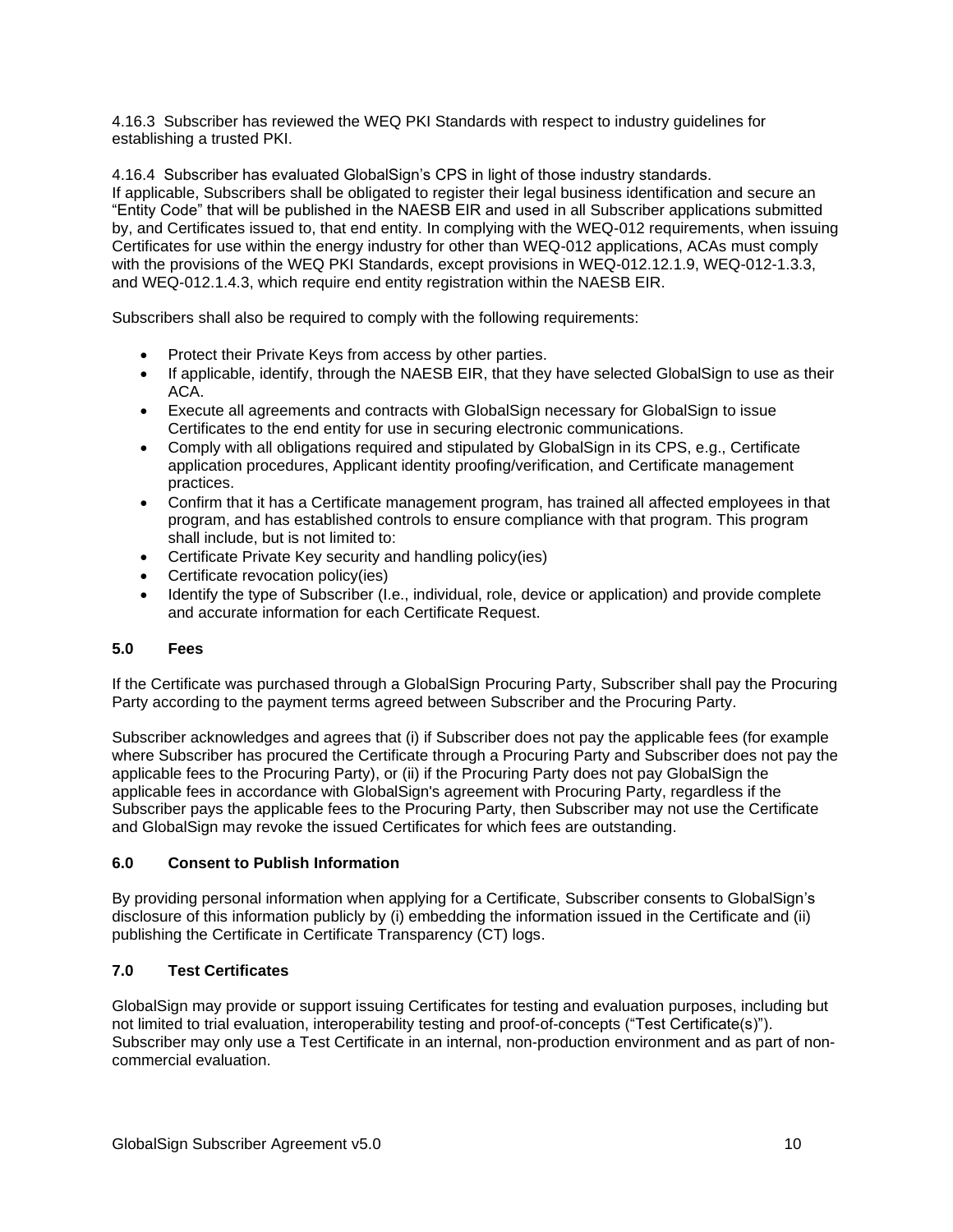The right to use a Test Certificate may be limited in time and further restricted in additional agreements between Subscriber and GlobalSign, in which case Subscriber's right to use will be terminated after the end date specified. GlobalSign may at its sole discretion terminate the right of use of any Test Certificate at any time. Subscriber shall cease the use of the Test Certificate upon such termination.

Warranty Disclaimer. SUBSCRIBER ACKNOWLEDGES THAT TEST CERTIFICATES ARE PROVIDED "AS IS" AND WITHOUT ANY WARRANTY WHATSOEVER. TO THE MAXIMUM EXTENT ALLOWED BY APPLICABLE LAW, GLOBALSIGN EXPRESSLY DISCLAIMS ALL REPRESENTATIONS AND WARRANTIES OF ANY KIND, EITHER EXPRESS OR IMPLIED, INCLUDING, WITHOUT LIMITATION, ANY WARRANTIES OF MERCHANTABILITY, FITNESS FOR A PARTICULAR PURPOSE, OR NONINFRINGEMENT, RELATING TO ANY TEST CERTIFICATES, SUBSCRIBER'S USE OR ANY INABILITY TO USE A TEST CERTIFICATES, THE RESULTS OF ITS USE AND THIS AGREEMENT.

LIMITATION OF LIABILITY. GLOBALSIGN SHALL NOT BE LIABLE TO SUBSCRIBER FOR ANY CLAIMS, DEMANDS OR DAMAGES WHATSOEVER, INCLUDING, WITHOUT LIMITATION, DIRECT, INDIRECT, CONSEQUENTIAL OR SPECIAL DAMAGES, ARISING OUT OF THE USE OF ANY TEST CERTIFICATES AND THE USE OR FAILURE OF A TEST CERTIFICATE TO OPERATE FOR WHATEVER REASON, WHETHER SUCH ACTION IS BASED IN CONTRACT OR TORT OR OTHERWISE, INCLUDING, WITHOUT LIMITATION, NEGLIGENCE.

# **8.0 GlobalSign Limited Warranty**

EXCEPT TO THE EXTENT PROHIBITED BY LAW OR AS OTHERWISE PROVIDED HEREIN, GLOBALSIGN DISCLAIMS ALL WARRANTIES INCLUDING ANY WARRANTY OF MERCHANTABILITY AND/OR FITNESS FOR A PARTICULAR PURPOSE.

TO THE EXTENT GLOBALSIGN HAS ISSUED AND MANAGED THE CERTIFICATE IN ACCORDANCE WITH THE BASELINE REQUIREMENTS, EV GUIDELINES, CODE SIGNING REQUIREMENTS AND THE CPS, GLOBALSIGN SHALL NOT BE LIABLE TO THE SUBSCRIBER, RELYING PARTY OR ANY THIRD PARTIES FOR ANY LOSSES SUFFERED AS A RESULT OF USE OR RELIANCE ON SUCH CERTIFICATE. OTHERWISE, GLOBALSIGN'S LIABILITY TO THE SUBSCRIBER, RELYING PARTY OR ANY THIRD PARTIES FOR ANY SUCH LOSSES SHALL IN NO EVENT EXCEED ONE THOUSAND DOLLARS (\$1,000) PER CERTIFICATE; PROVIDED HOWEVER THAT THE LIMITATION SHALL BE TWO THOUSAND DOLLARS (\$2,000) PER CERTIFICATE FOR AN EV CERTIFICATE OR AN EV CODE SIGNING CERTIFICATE.

THIS LIABILITY CAP LIMITS DAMAGES RECOVERABLE OUTSIDE OF THE CONTEXT OF THE GLOBALSIGN WARRANTY POLICY. AMOUNTS PAID UNDER THE WARRANTY POLICY ARE SUBJECT TO THEIR OWN LIABILITY CAPS.

IN NO EVENT SHALL GLOBALSIGN SHALL BE LIABLE FOR ANY INDIRECT, INCIDENTAL, SPECIAL, OR CONSEQUENTIAL DAMAGES, OR FOR ANY LOSS OF PROFITS, LOSS OF DATA OR OTHER INDIRECT, INCIDENTAL, CONSEQUENTIAL DAMAGES ARISING FROM OR IN CONNECTION WITH THE USE, DELIVERY, RELIANCE UPON, LICENSE, PERFORMANCE OR NON PERFORMANCE OF CERTIFICATES, DIGITAL SIGNATURES OR ANY OTHER TRANSACTIONS OR SERVICES OFFERED OR CONTEMPLATED BY THIS SUBSCRIBER AGREEMENT.

THIS LIABILITY LIMITATION SHALL BE THE SAME REGARDLESS OF THE NUMBER OF DIGITAL SIGNATURES, TRANSACTIONS, OR CLAIMS RELATED TO SUCH CERTIFICATE.

# **9.0 Term and Termination**

This Agreement shall terminate upon the earliest of:

• The expiration date of the Certificate issued to the Subscriber either directly, indirectly or through a MSSL or ePKI service that has not yet expired; or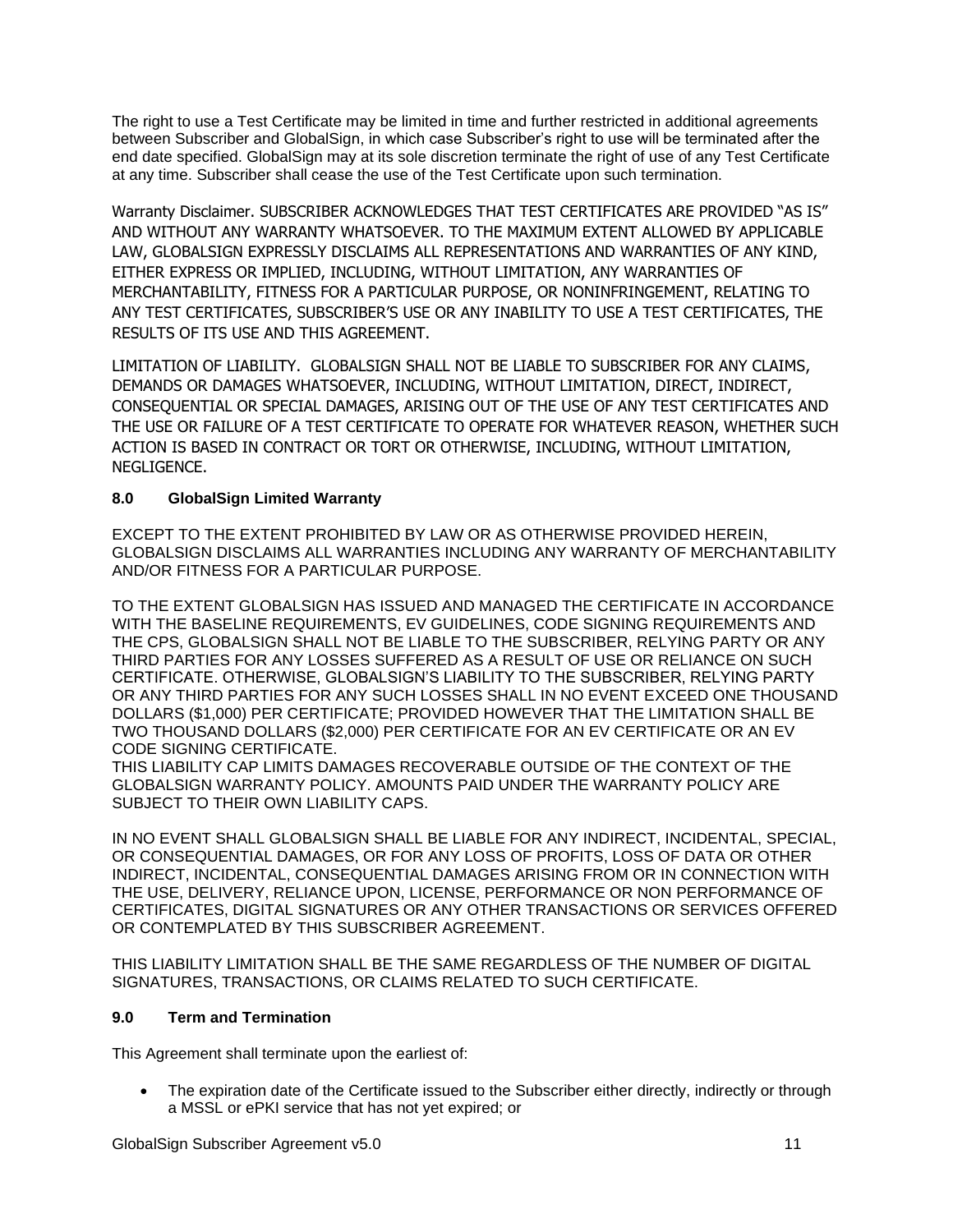• Failure by the Subscriber to perform any of its material obligations under this Agreement if such breach is not cured within five (5) days after receipt of notice thereof from GlobalSign.

### **10.0 Effect of Termination**

Upon termination of this Agreement for any reason, GlobalSign may revoke the Subscriber's Certificate in accordance with GlobalSign procedures. Upon revocation of the Subscriber's Certificate, all authority granted to the Subscriber pursuant to Section 2 shall terminate. Such termination shall not affect Sections 4, 5, 6, 7, 8 and 11 of this Agreement, which shall continue in full force and effect to the extent necessary to permit the complete fulfillment thereof.

### **11.0 Miscellaneous Provisions**

### 11.1 Governing Law and Venue

The (i) laws that govern the interpretation, construction, and enforcement of this Agreement and all matters, claims or disputes related to it, including tort claims, and (ii) the courts that have exclusive jurisdiction over any of the matters, claims or disputes, are set forth in the table below.

| <b>GlobalSign Entity on Order Summary</b>              | <b>Governing Law</b>          | <b>Venue</b>                                 |
|--------------------------------------------------------|-------------------------------|----------------------------------------------|
| GMO GlobalSign K.K.                                    | Japan                         | Tokyo District Court, Japan                  |
| GlobalSign China Co., Ltd.                             | China                         | Shanghai, China                              |
| GMO GlobalSign Ltd.                                    | <b>England and Wales</b>      | London, England                              |
| <b>GMO GlobalSign NV</b>                               | Belgium                       | Leuven, Belgium                              |
| GMO GlobalSign, Inc. (US)                              | New Hampshire, USA            | State and federal courts of New<br>Hampshire |
| GMO GlobalSign Pte. Ltd                                | Singapore                     | Singapore                                    |
| GMO GlobalSign Inc.                                    | Philippines                   | Makati City, Philippines                     |
| <b>GMO GlobalSign Certificate Services</b><br>Pvt. Ltd | Laws of Republic of India     | Delhi, India                                 |
| <b>GMO GlobalSign Russia LLC</b>                       | <b>Russia Federation Laws</b> | Moscow, Russia                               |

### 11.2 Binding Effect

Except as otherwise provided herein, this Agreement shall be binding upon, and inure to the benefit of, the successors, executors, heirs, representatives, administrators and assigns of the parties hereto. Neither this Agreement not the Subscriber's rights in the Certificate shall be assignable by the Subscriber. Any such purported assignment or delegation shall be void and of no effect and shall permit GlobalSign to terminate this Agreement.

### 11.3 Entire Agreement

This Agreement, along with all documents referenced herein, any product or service agreement, and the reseller agreement (if you are a reseller) constitute the entire agreement between the parties and supersedes any prior oral or written agreements, commitments, understandings, or communications with respect to the subject matter of this Agreement.

### 11.4 Severability

If any provision of this Agreement, or the application thereof, shall for any reason and to any extent, be invalid or unenforceable, the remainder of this Agreement and application of such provision to other persons or circumstances shall be interpreted so as best to reasonably effect the intent of the parties hereto. IT IS EXPRESSLY UNDERSTOOD AND AGREED THAT EACH AND EVERY PROVISION OF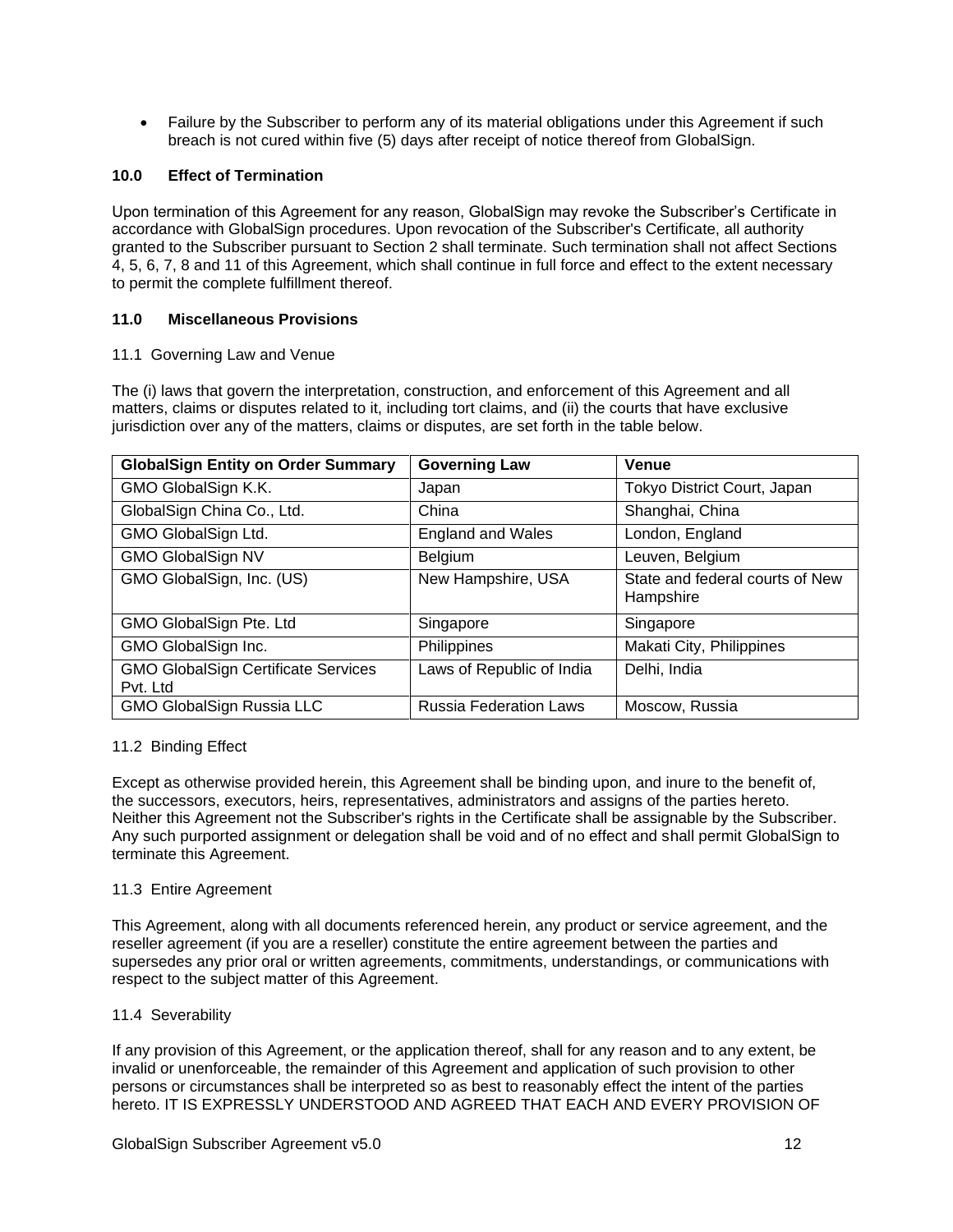#### THIS AGREEMENT WHICH PROVIDES FOR A LIMITATION OF LIABILITY, DISCLAIMER OF WARRANTIES OR EXCLUSION OF DAMAGES IS INTENDED BY THE PARTIES TO BE SEVERABLE AND INDEPENDENT OF ANY OTHER PROVISION AND TO BE ENFORCED AS SUCH.

### 11.5 Notices

Whenever Subscriber desires or is required to give any notice, demand, or request to GlobalSign with respect to this Agreement, each such communication shall be in writing and shall be effective only if it is delivered by a courier service that confirms delivery in writing or mailed, certified or registered mail, postage prepaid, return receipt requested, addressed to GlobalSign at one of our International offices as listed at [https://www.globalsign.com/en/company/contact,](https://www.globalsign.com/en/company/contact) Attention: Legal Department. Such communications shall be effective when they are received.

### 11.6 Privacy; Use of third-party databases

GlobalSign shall follow its privacy policy on its website (which can be found at [https://www.globalsign.com/en/repository\)](https://www.globalsign.com/en/repository) when receiving and using information from Subscriber. GlobalSign may amend the privacy policy at any time by posting the amended privacy policy on its website.

After Subscriber provides personal information to GlobalSign when applying for a Certificate, GlobalSign may process, disclose and/or transfer this information on a global basis to its affiliates, agents and subcontractors as necessary to validate and issue a Certificate, including processing, disclosure and/or transfer to countries that may have data protection laws that are less protective than those in the country where Subscriber is located.

For natural persons, GlobalSign may validate items such as name, address and other personal information supplied during the application process against appropriate third party databases. This is necessary in order for GlobalSign to provide the services and in performing these checks, personal information provided by the Subscriber may be disclosed to registered credit reference agencies, which may keep a record of that information. Such check is done only to confirm identity, and as such, a credit check is not performed. The Subscriber's credit rating will not be affected by this process.

If you placed your order with GMO GlobalSign Russia LLC, GlobalSign may, for natural persons, validate items such as name, address and other personal information supplied during the application. This is necessary in order for GlobalSign to provide the services and GlobalSign may process Subscriber's personal data in any of the following ways: collecting, classifying, processing, storing, editing, using, depersonalizing, blocking and deleting, as stated by Russian Federal Law FZ-No.152 at 27.07.2006, as well as transferring to third parties in cases established by regulations of the higher authorities and the law.

If you placed your order with GMO GlobalSign Philippines (GSPH), GlobalSign may, for natural persons, validate items such as name, address and other personal information supplied during the application. This is necessary in order for GlobalSign to provide the services and GlobalSign may process Subscriber's personal data in any of the following ways: collecting, classifying, processing, storing, editing, using, depersonalizing, blocking and deleting, as stated by Republic Act 10173 or the Philippine Data Privacy Act of the 2012, as well as transferring to third parties in cases established by regulations of the higher authorities and the law.

### 11.7 Trade Names, Logos

By reason of this Agreement or the performance hereof, Subscriber and GlobalSign shall acquire no rights of any kind in any trademark, brand name, logo or product designation of the other party and shall not make any use of the same for any reason except as otherwise authorized in writing by the party which owns all rights to such trademarks, trade names, logos or product designation.